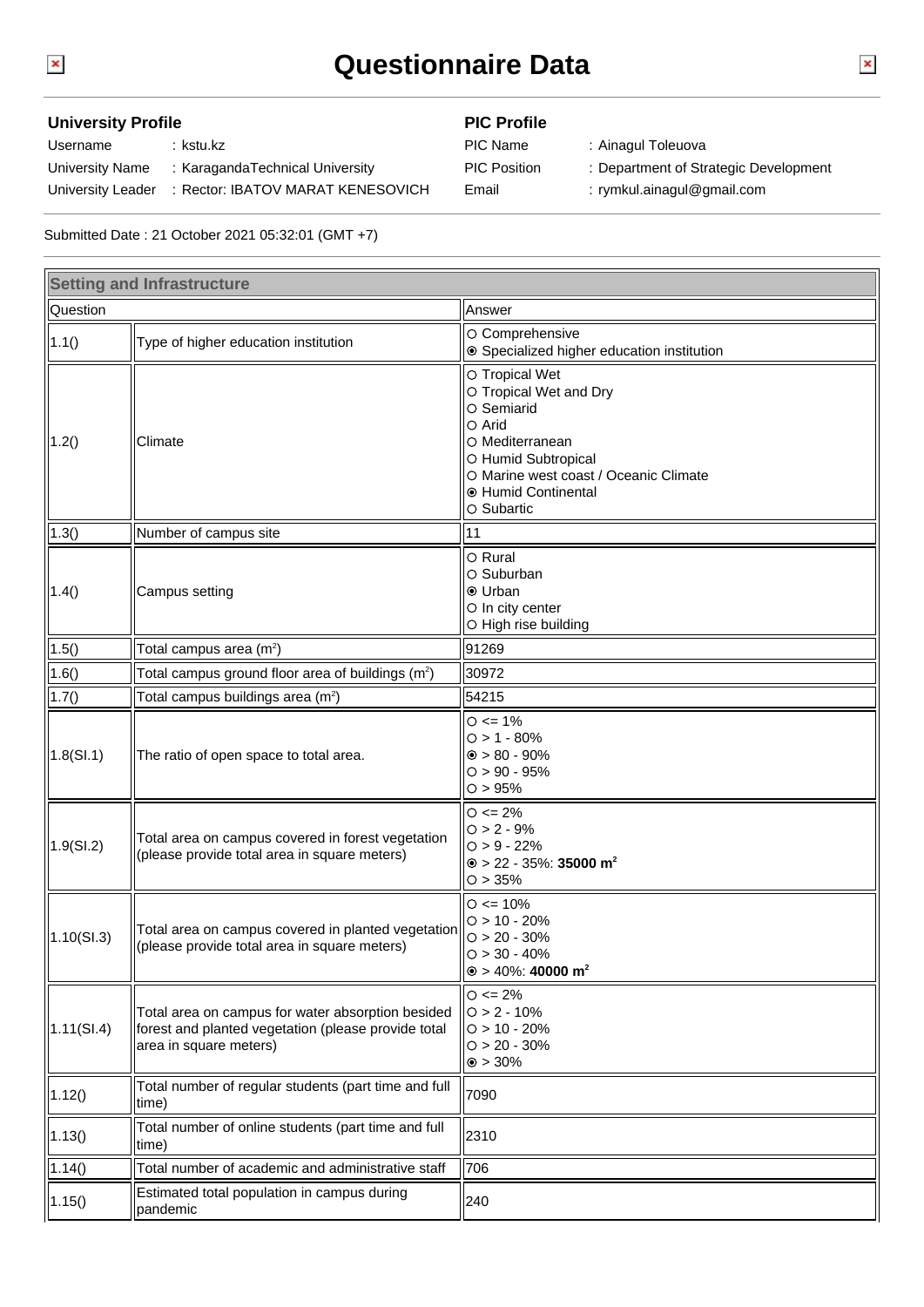| 1.16(SI.5)   | The total open space area divided by total campus<br>population.                                                                                                      | $\circ$ <= 10 m <sup>2</sup> / person<br>$O > 10 - 20$ m <sup>2</sup> / person<br>$O > 20 - 40$ m <sup>2</sup> / person<br>$\odot$ > 40 - 70 m <sup>2</sup> / person<br>$O > 70$ m <sup>2</sup> / person                                                                                                                                                                                                                                                                                                      |
|--------------|-----------------------------------------------------------------------------------------------------------------------------------------------------------------------|---------------------------------------------------------------------------------------------------------------------------------------------------------------------------------------------------------------------------------------------------------------------------------------------------------------------------------------------------------------------------------------------------------------------------------------------------------------------------------------------------------------|
| 1.17()       | Total university's budget (in US Dollars)                                                                                                                             | 15396720                                                                                                                                                                                                                                                                                                                                                                                                                                                                                                      |
| 1.18()       | University's budget for sustainability effort (in US<br>Dollars)                                                                                                      | 7500000                                                                                                                                                                                                                                                                                                                                                                                                                                                                                                       |
| 1.19(SI.6)   | Percentage of University's budget for sustainability<br>leffort                                                                                                       | $O \le 1\%$<br>$O > 1 - 5%$<br>$O > 5 - 10%$<br>$O > 10 - 15%$<br>$\odot$ > 15%                                                                                                                                                                                                                                                                                                                                                                                                                               |
| 1.20(SI.7)   | Percentage of Operation and Maintenance activities<br>during Covid-19 pandemic                                                                                        | O < 25%<br>$O > 25 - 50\%$<br>$O > 50 - 75%$<br>$O > 75 - 99%$<br>$@ 100\%$                                                                                                                                                                                                                                                                                                                                                                                                                                   |
| 1.21(SI.8)   | Campus facilities for disable and maternity care                                                                                                                      | O None<br>O Policy is inplace<br>O Planning stage<br>O Implemented stage<br>● Facilities availiable                                                                                                                                                                                                                                                                                                                                                                                                           |
| 1.22(SI.9)   | Security and safety facilites                                                                                                                                         | O Passive security system<br>O Security infrastructure (CCTV, panic button) available<br>O Security infrastructure (CCTV, panic button, personel, fire<br>extinguisher, hydrant) available<br>O Security infrastructure available and security responding time<br>for accident, crime, fire and natural dissaster more than 10<br>minutes<br>⊙ Security infrastructure available and security responding time<br>for accident, crime, fire and natural dissaster less than 10 minutes                         |
| 1.23(SI.10)  | Health infrastructure facilities for students and<br>academic and administrative staff wellbeing                                                                      | O Health infrastructure in preparation (first aid)<br>O Health infrastructure (first aid, emergency room, clinic and<br>personel) available<br>O Health infrastructure (first aid, emergency room, clinic and<br>certified personel) available<br>O Health infrastructure (first aid, emergency room, clinic, hospital<br>and certified personel) available<br>· Health infrastructure available (first aid, emergency room,<br>clinic, hospital and certified personel), system and accessible for<br>public |
| 1.24(SI.11)  | Conservation: plant, animal and wildlife, genetic<br>resources for food and agriculture secured in either<br>medium or long-term conservation facilities              | O Conservation program in preparation<br>O Conservation program 1-25% implemented<br>O Conservation program 25-50% implemented<br>O Conservation program 50-75% implemented<br>⊙ Conservation program fully implemented                                                                                                                                                                                                                                                                                       |
|              | <b>Energy and Climate Change</b>                                                                                                                                      |                                                                                                                                                                                                                                                                                                                                                                                                                                                                                                               |
| Question     |                                                                                                                                                                       | Answer                                                                                                                                                                                                                                                                                                                                                                                                                                                                                                        |
| 2.1(EC.1)    | Energy efficient appliances usage                                                                                                                                     | $O < 1\%$<br>$O$ 1 - 25%<br>$O > 25 - 50\%$<br>$O > 50 - 75%$<br>$\odot$ > 75%                                                                                                                                                                                                                                                                                                                                                                                                                                |
| 2.2()        | Total campus smart building area (m <sup>2</sup> )                                                                                                                    | 54215                                                                                                                                                                                                                                                                                                                                                                                                                                                                                                         |
| 2.3(EC.2)    | Smart Building implementation (percentage of the<br>total floor area of smart building to the total all floors<br>building area (smart and non-smart buildings area). | $O < 1\%$<br>$O$ 1% - 25%<br>$O > 25\% - 50\%$<br>$\odot$ > 50% - 75%<br>O > 75%                                                                                                                                                                                                                                                                                                                                                                                                                              |
| $2.4$ (EC.3) | Number of renewable energy sources in campus<br>(solar power, bio diesel, wind power, etc)                                                                            | O None<br>$\circ$ 1 source<br>$\circ$ 2 sources<br>● 3 sources<br>$O > 3$ sources                                                                                                                                                                                                                                                                                                                                                                                                                             |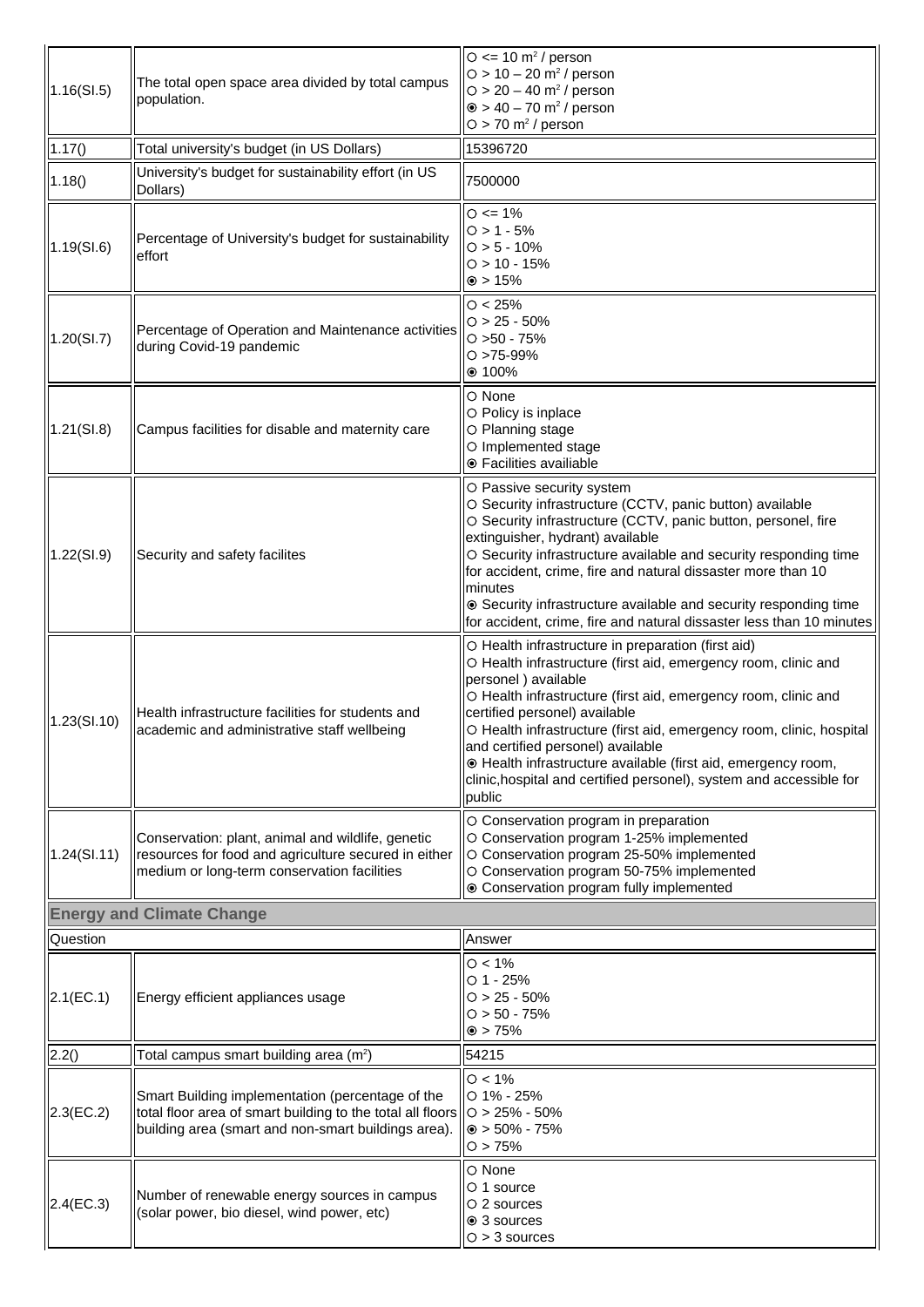| 2.5()        | Please specify renewable energy sources in<br>campus and provide capacity produced in kilowatt<br>hour                | □ Not Applicable<br>⊠ Bio Diesel: 2000 kWh<br>$\Box$ Clean Biomass<br>⊠ Solar Power: 2000 kWh<br>□ Wind Power<br>$\Box$ Geothermal<br>□ Hydropower<br>⊠ Combine Heat and Power: 2000 kWh                                                                                                                                                                                                                                            |
|--------------|-----------------------------------------------------------------------------------------------------------------------|-------------------------------------------------------------------------------------------------------------------------------------------------------------------------------------------------------------------------------------------------------------------------------------------------------------------------------------------------------------------------------------------------------------------------------------|
| 2.6()        | Electricity usage per year (in kilo watt hour)                                                                        | 901230                                                                                                                                                                                                                                                                                                                                                                                                                              |
| 2.7(EC.4)    | The total electricity usage divided by total campus<br>population (kWh per person).<br>Formula: (2.6) / (1.15)        | $O = 2424$ kWh<br>$O > 1535 - 2423$ kWh<br>$O > 633 - 1535$ kWh<br>O 279 - 633 kWh<br>$\odot$ < 279 kWh                                                                                                                                                                                                                                                                                                                             |
| 2.8(EC.5)    | The ratio of renewable energy production divided by<br>total energy usage per year                                    | $\circ$ <= 0.5%<br>$O > 0.5 - 1%$<br>$\odot$ > 1 - 2%<br>$O > 2 - 25%$<br>O > 25%                                                                                                                                                                                                                                                                                                                                                   |
| $2.9$ (EC.6) | Elements of green building implementation as<br>reflected in all construction and renovation policies                 | $\bigcirc$ None<br>$\circ$ 1 element<br>$\circ$ 2 elements<br>⊙ 3 elements<br>$O > 3$ elements                                                                                                                                                                                                                                                                                                                                      |
| 2.10(EC.7)   | Greenhouse gas emission reduction program                                                                             | O None (reduction program is needed, but nothing has been<br>done)<br>O Program in preparation (e.g. feasibility study and promotion)<br>O Program(s) aims to reduce one out of three scopes emissions<br>(Scope 1 or 2 or 3)<br>⊙ Program(s) aims to reduce two out of three scopes emissions<br>(Scope 1 and 2 or Scope 1 and 3 or Scope 2 and 3)<br>O Program(s) aims to reduce all three scopes emissions (Scope<br>1, 2 and 3) |
| 2.11()       | Please provide the total carbon footprint (CO <sub>2</sub><br>emission in the last 12 months, in metric tons)         | 80                                                                                                                                                                                                                                                                                                                                                                                                                                  |
| 2.12(EC.8)   | The total carbon footprint divided by total campus<br>population (metric tons per person).<br>[Formula: (2.11)/(1.15) | $\circ$ >= 2.05 metric ton<br>$O > 1.11 - 2.05$ metric ton<br>$O > 0.42 - 1.11$ metric ton<br>$\circ$ > 0.10 - 0.42 metric ton<br>$\odot$ < 0.10 metric ton                                                                                                                                                                                                                                                                         |
| 2.13(EC.9)   | Number of innovative program(s) during covid-19<br> pandemic                                                          | O None<br>$\circ$ 1 program<br>$\circ$ 2 programs<br>$\circ$ 3 programs.<br>◉ More than 3 programs                                                                                                                                                                                                                                                                                                                                  |
|              | 2.14(EC.10)   Impactful university program(s) on climate change                                                       | O None<br>O Program in preparation<br>O Provide training and educational materials for surrounding<br>communities<br>⊙ Provide training and educational materials for surrounding<br>communities and at national level<br>O Provide training and educational materials for surrounding<br>communities, at national level, and at regional and international<br>level                                                                |
| <b>Waste</b> |                                                                                                                       |                                                                                                                                                                                                                                                                                                                                                                                                                                     |
| Question     |                                                                                                                       | Answer                                                                                                                                                                                                                                                                                                                                                                                                                              |
| 3.1(WS.1)    | Recycling program for university waste                                                                                | O Not Applicable<br>O Partial (1% - 25% of waste)<br>O Partial (> 25% - 50% of waste)<br>O Partial (> 50% - 75% of waste)<br>⊙ Extensive (> 75% waste)                                                                                                                                                                                                                                                                              |
| 3.2(WS.2)    | Program to reduce the use of paper and plastic on<br>campus                                                           | O Not applicable. If there is no program in your university.<br>$\circ$ 1 program<br>$\circ$ 2 programs<br>$\circ$ 3 programs<br>◉ more than 3 programs                                                                                                                                                                                                                                                                             |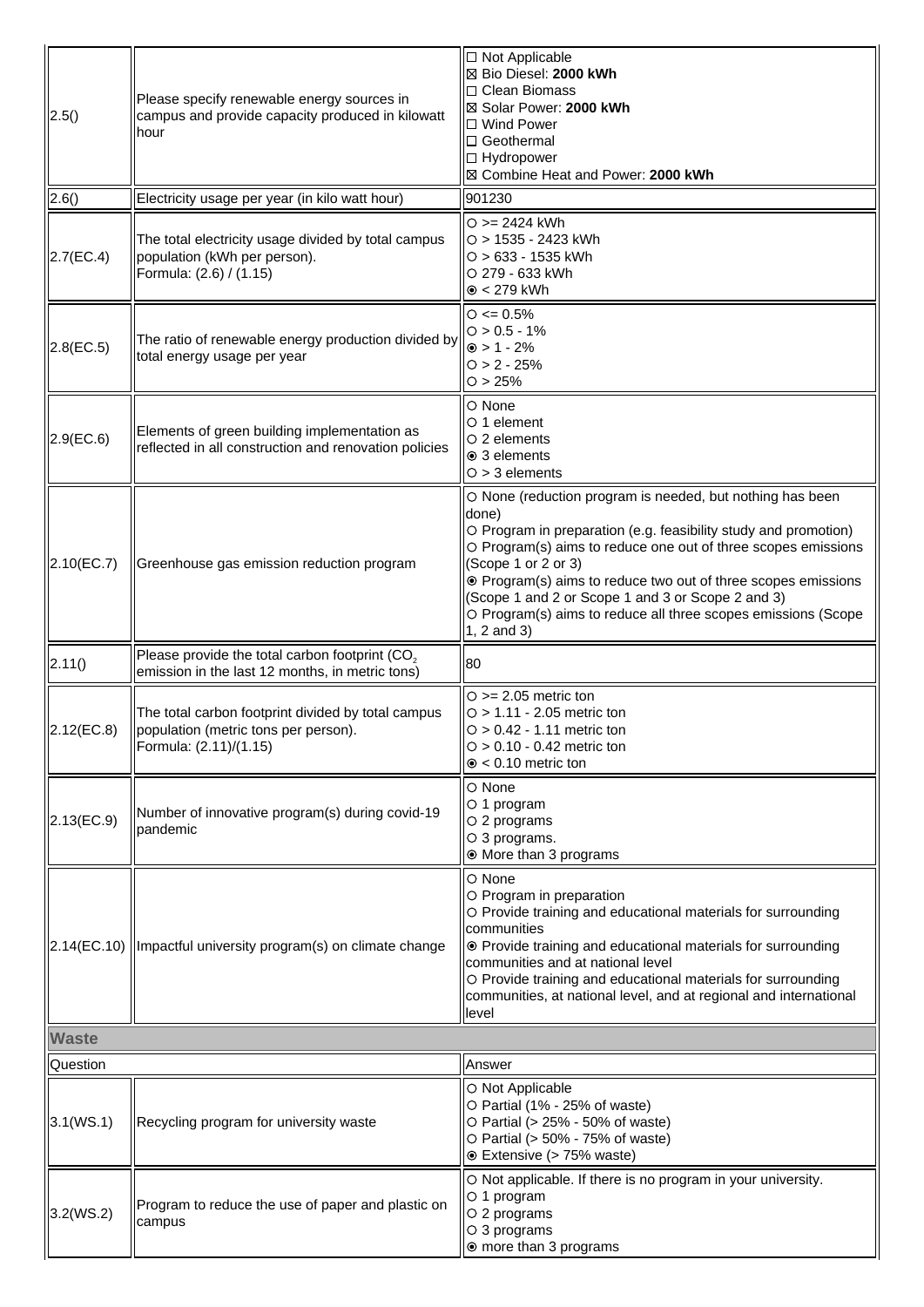| 3.3(WS.3)             | Organic waste treatment                                                                                                     | O Open dumping<br>O Partial (1% - 25% of treated)<br>$\circ$ Partial (> 25% - 50% of treated)<br><b>⊙</b> Partial (> 50% - 75% of treated)<br>O Extensive (> 75% treated)                                                                                                                                            |
|-----------------------|-----------------------------------------------------------------------------------------------------------------------------|----------------------------------------------------------------------------------------------------------------------------------------------------------------------------------------------------------------------------------------------------------------------------------------------------------------------|
| 3.4(WS.4)             | Inorganic waste treatment                                                                                                   | O Burned in the open<br>O Partial (1% - 25% of treated)<br>$\circ$ Partial (> 25% - 50% of treated)<br>⊙ Partial (> 50% - 75% of treated)<br>O Extensive (> 75% treated)                                                                                                                                             |
| 3.5(WS.5)             | Toxic waste treatment                                                                                                       | O Not Managed<br>O Partial (1% - 25% of treated)<br>$\circ$ Partial (> 25% - 50% of treated)<br>⊙ Partial (> 50% - 75% of treated)<br>O Extensive (> 75% treated)                                                                                                                                                    |
| 3.6(WS.6)             | Sewage disposal                                                                                                             | O Untreated to waterways<br>O Treated conventionally<br>⊙ Treated technically for reuse<br>O Treatment for down cycling<br>O Treatment for up cycling                                                                                                                                                                |
| <b>Water</b>          |                                                                                                                             |                                                                                                                                                                                                                                                                                                                      |
| Question              |                                                                                                                             | Answer                                                                                                                                                                                                                                                                                                               |
| 4.1(WR.1)             | Water conservation program and implementation                                                                               | O None (Conservation program is needed, but nothing has been<br>done)<br>O Program in preparation (e.g. feasibility study and promotion)<br>O 1 - 25% implemented at early stage (e.g. measurement of<br>potential surface runoff volume)<br>$O > 25 - 50\%$ water conserved<br>$\odot$ > 50% water conserved        |
| 4.2(WR.2)             | Water recycling program implementation                                                                                      | O None (Water recycling program is needed, but nothing has<br>been done)<br>O Program in preparation (e.g. feasibility study and promotion)<br>O 1 - 25% Implemented at early stage (e.g. measurement of<br>waste water)<br>$\odot$ > 25 - 50% water recycled<br>$O > 50\%$ water recycled                           |
| 4.3(WR.3)             | Water efficient appliance usage                                                                                             | O None (Water efficient appliances is needed, but nothing has<br>been done)<br>O Program in preparation (e.g. feasibility study and promotion)<br>O 1 - 25% of water efficient appliances installed<br>⊙ > 25 - 50% of water efficient appliances installed<br>$\circ$ > 50% of water efficient appliances installed |
| 4.4(WR.4)             | Treated water consumed                                                                                                      | O None<br>○ 1% - 25% treated water consumed<br>$\circ$ > 25% - 50% treated water consumed<br>$\odot$ > 50% - 75% treated water consumed<br>$\circ$ > 75% treated water consumed                                                                                                                                      |
| 4.5(WR.5)             | Percentage of additional hand washing and<br>sanitation facilities during pandemic                                          | O None<br>○ 1 - 25% of total number of bulding<br>$O > 25 - 50\%$ of total number of bulding<br>$O > 50 - 75%$ of total number of bulding<br>$\circ$ > 75% of total number of bulding                                                                                                                                |
| <b>Transportation</b> |                                                                                                                             |                                                                                                                                                                                                                                                                                                                      |
| Question              |                                                                                                                             | Answer                                                                                                                                                                                                                                                                                                               |
| 5.1()                 | Number of cars actively used and managed by<br>University                                                                   | 14                                                                                                                                                                                                                                                                                                                   |
| 5.2()                 | Number of cars entering the university daily                                                                                | 1                                                                                                                                                                                                                                                                                                                    |
| 5.3()                 | Number of motorcycles entering the university daily   1                                                                     |                                                                                                                                                                                                                                                                                                                      |
| 5.4(TR.1)             | The total number of vehicles (cars and motorcycles)<br>divided by total campus population.<br>Formula: (5.1+5.2+5.3)/(1.15) | $O >= 1$<br>$\bigcirc$ > 0.5 - 1<br>$O > 0.125 - 0.5$<br>$O > 0.045 - 0.125$<br>$\odot$ < 0.045                                                                                                                                                                                                                      |
|                       |                                                                                                                             |                                                                                                                                                                                                                                                                                                                      |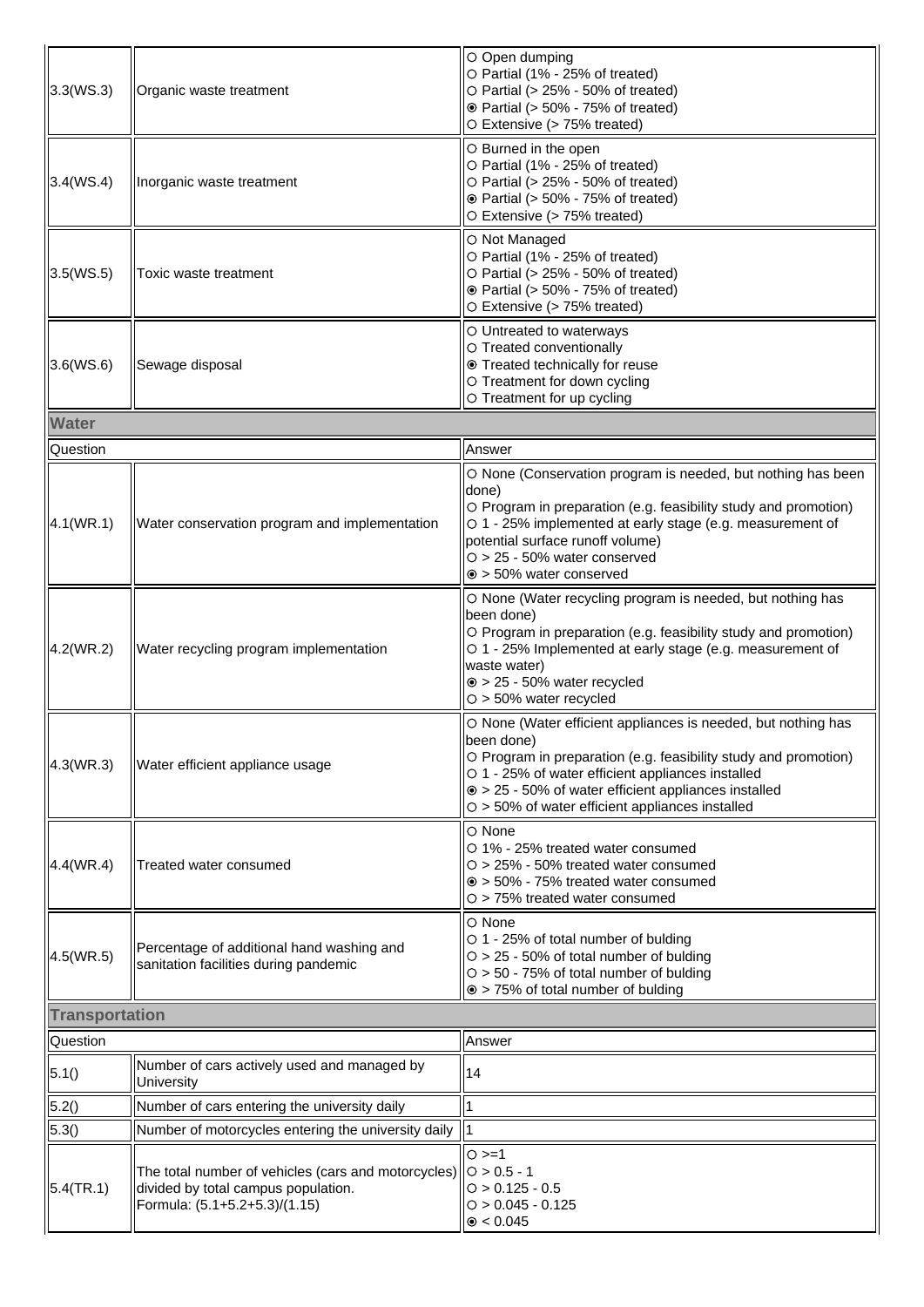| $5.5$ (TR.2)                 | Shuttle service                                                                                                                                                          | O Shuttle service is possible but not provided by university<br>O Shuttle service is provided (by university or other parties) and<br>regular but not free<br>O Shuttle service is provided (by university or other parties) and<br>the university contributes a part of the cost.<br>Shuttle service is provided by university, regular, and free<br>O Shuttle service is provided by university, regular, and<br>environment friendly. Or shuttle use is not possible (not<br>applicable) |
|------------------------------|--------------------------------------------------------------------------------------------------------------------------------------------------------------------------|---------------------------------------------------------------------------------------------------------------------------------------------------------------------------------------------------------------------------------------------------------------------------------------------------------------------------------------------------------------------------------------------------------------------------------------------------------------------------------------------|
| 5.6()                        | Number of shuttles operated in your university                                                                                                                           |                                                                                                                                                                                                                                                                                                                                                                                                                                                                                             |
| 5.7()                        | Average number of passengers of each shuttle                                                                                                                             | 24                                                                                                                                                                                                                                                                                                                                                                                                                                                                                          |
| 5.8()                        | Total trips of shuttle services each day                                                                                                                                 |                                                                                                                                                                                                                                                                                                                                                                                                                                                                                             |
| 5.9(TR.3)                    | Zero Emission Vehicles (ZEV) policy on campus                                                                                                                            | O Zero Emission Vehicles are not available<br>O Zero Emission Vehicles use is not possible or practical<br>O Zero Emission Vehicles are available, but not provided by<br>university<br>C Zero Emission Vehicles are available, and provided by<br>university and charged<br>O Zero Emission Vehicles are available, and provided by<br>university for free                                                                                                                                 |
| 5.10()                       | Average number of Zero Emission Vehicles (e.g.<br>bicycles, cano, snowboard, electric car, etc.) on<br>campus per day                                                    | 50                                                                                                                                                                                                                                                                                                                                                                                                                                                                                          |
| 5.11(TR.4)                   | The total number of Zero Emission Vehicles (ZEV)<br>divided by total campus population.<br>Formula: (5.10)/(1.15)                                                        | $\circ$ <= 0.002<br>$\odot$ > 0.002 - 0.004<br>$O > 0.004 - 0.008$<br>$O > 0.008 - 0.02$<br>O > 0.02                                                                                                                                                                                                                                                                                                                                                                                        |
| 5.12()                       | Total ground parking area (m <sup>2</sup> )                                                                                                                              | 450                                                                                                                                                                                                                                                                                                                                                                                                                                                                                         |
| 5.13(TR.5)                   | Ratio of parking area to total campus area.<br>Formula: ((5.12/1.5) x 100%)                                                                                              | O > 11%<br>$O > 7 - 11%$<br>$O > 4 - 7%$<br>$O > 1 - 4%$<br>$\odot$ < 1%                                                                                                                                                                                                                                                                                                                                                                                                                    |
| 5.14(TR.6)                   | Transportation program designed to limit or<br>decrease the parking area on campus for the last 3<br>years (from 2017 to 2019)                                           | $\circ$ None<br>O Program in preparation (e.g. feasibility study and promotion)<br>O Less than 10% decrease<br>O Between 10% - 30% decrease<br>⊙ Program resulting in more than 30% decrease in parking area<br>or parking area reduction has reaches its limit.                                                                                                                                                                                                                            |
| 5.15(TR.7)                   | Number of transportation initiatives to decrease<br>private vehicles on campus (e.g. car sharing,<br>charging high parking fees, metro / tram / bus<br>services and etc) | $\circ$ No initiative<br>$\circ$ 1 initiative<br>$\circ$ 2 initiatives<br>$\circ$ 3 initiatives<br>$\odot$ > 3 initiatives, or initiative no longer required                                                                                                                                                                                                                                                                                                                                |
| $ 5.16$ (TR.8)               | Pedestrian path on campus                                                                                                                                                | $\circ$ None<br>O Pedestrian paths are available<br>O Pedestrian paths are available, and design for safety<br>O Pedestrian paths are available, designed for safety and<br>convenience<br>⊙ Pedestrian paths are available, designed for safety,<br>convenience, and in some parts provided with disabled-friendly<br>features                                                                                                                                                             |
| 5.17()                       | Approximate daily travel distance of a vehicle inside<br>campus only (in Kilometers)                                                                                     | 100                                                                                                                                                                                                                                                                                                                                                                                                                                                                                         |
| <b>Education and Researc</b> |                                                                                                                                                                          |                                                                                                                                                                                                                                                                                                                                                                                                                                                                                             |
| <b>Question</b>              |                                                                                                                                                                          | Answer                                                                                                                                                                                                                                                                                                                                                                                                                                                                                      |
| 6.1()                        | Number of courses/subjects related to sustainability<br><b>offered</b>                                                                                                   | 40                                                                                                                                                                                                                                                                                                                                                                                                                                                                                          |
| 6.2()                        | Total number of courses/subjects offered                                                                                                                                 | 40                                                                                                                                                                                                                                                                                                                                                                                                                                                                                          |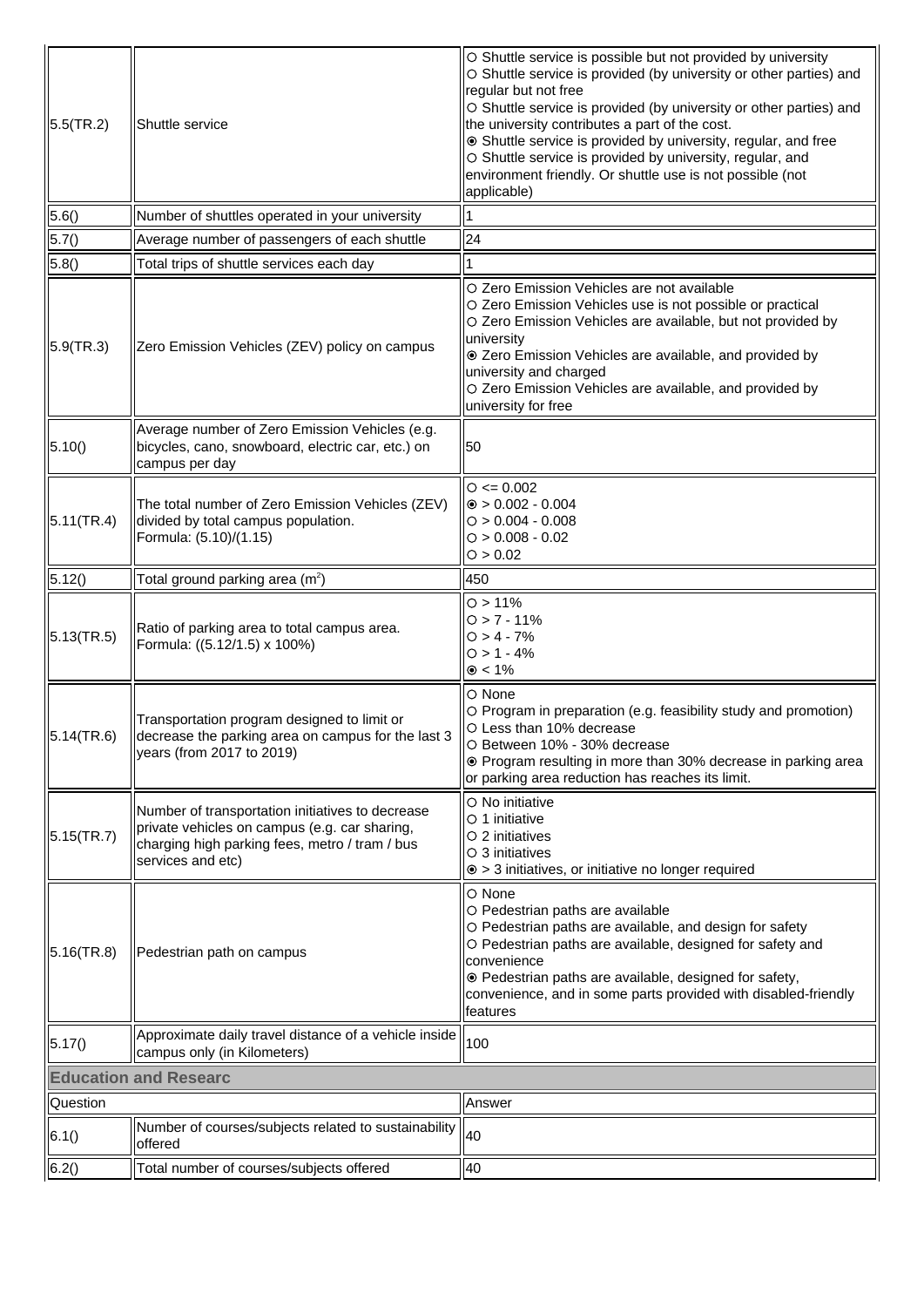| 6.3(ED.1)   | The ratio of sustainability courses to total<br>courses/subjects                                                           | $O \le 1\%$<br>$0 > 1 - 5%$<br>$O > 5 - 10\%$<br>$O > 10 - 20%$<br>$\odot$ > 20%                                                                                                                                                     |
|-------------|----------------------------------------------------------------------------------------------------------------------------|--------------------------------------------------------------------------------------------------------------------------------------------------------------------------------------------------------------------------------------|
| 6.4()       | Total research funds dedicated to sustainability<br>research (in US Dollars) (average per annum over<br>the last 3 years). | 13479445                                                                                                                                                                                                                             |
| 6.5()       | Total research funds (in US Dollars) (average per<br>annum over the last 3 years).                                         | 1965178                                                                                                                                                                                                                              |
| 6.6(ED.2)   | The ratio of sustainability research funding to total<br>research funding                                                  | $O \le 1\%$<br>$0 > 1 - 8%$<br>$O > 8 - 20%$<br>$\odot$ > 20 - 40%<br>O > 40%                                                                                                                                                        |
| 6.7(ED.3)   | Number of scholarly publications on sustainability<br>published. (average annualy for the past 3 years)                    | $\circ$ 0<br>$O$ 1 - 20<br>$@21 - 83$<br>$\circ$ 84 - 300<br>O > 300                                                                                                                                                                 |
| 6.8(ED.4)   | Number of events related to sustainability. (average<br>annualy for the past 3 years)                                      | $\circ$ 0<br>$O_1 - 4$<br>$O5 - 17$<br>$@18 - 47$<br>O > 47                                                                                                                                                                          |
| 6.9(ED.5)   | Number of student organizations related to<br>sustainability                                                               | $\circ$ 0<br>$O1 - 2$<br>$O_3 - 4$<br>$O5 - 10$<br>$\odot$ > 10                                                                                                                                                                      |
| 6.10(ED.6)  | University-run sustainability website                                                                                      | O Not available<br>O Website in progress or under construction<br>O Website is available and accessible<br>O Website is available, accessible, and updated occasionally<br>⊙ Website is available, accessible, and updated regularly |
| 6.11()      | Sustainability website address (URL) if available                                                                          | https://www.kstu.kz/                                                                                                                                                                                                                 |
| 6.12(ED.7)  | Sustainability report                                                                                                      | O Not available<br>O Sustainability report is in preparation<br>O Available but not publicly accessible<br>O Sustainability report is published<br>⊙ Sustainability report is published annually                                     |
| 6.13(ED.8)  | Number of cultural activities on campus                                                                                    | O None<br>O 1 event per year<br>O 2 events per year<br>O 3 events per year<br>⊙ More than 3 events per year                                                                                                                          |
| 6.14(ED.9)  | Number of university program(s) to cope with covid-<br>19 pandemic                                                         | O None<br>O 1 Program<br>O 2 Programs<br>O 3 Programs<br>◉ More than 3 Programs                                                                                                                                                      |
| 6.15(ED.10) | Number of sustainablity community services project<br>organised and/or involving students                                  | O None<br>O 1 Project<br>O 2 Projects<br>⊙ 3 Projects.<br>O More than 3 Projects                                                                                                                                                     |
|             | 6.16(ED.11)  Number of sustainability-related startups                                                                     | O None<br>$\odot$ 1 - 5 startups<br>$\circ$ 5-10 startups<br>$\circ$ 10 - 15 startups<br>$O > 15$ startups                                                                                                                           |